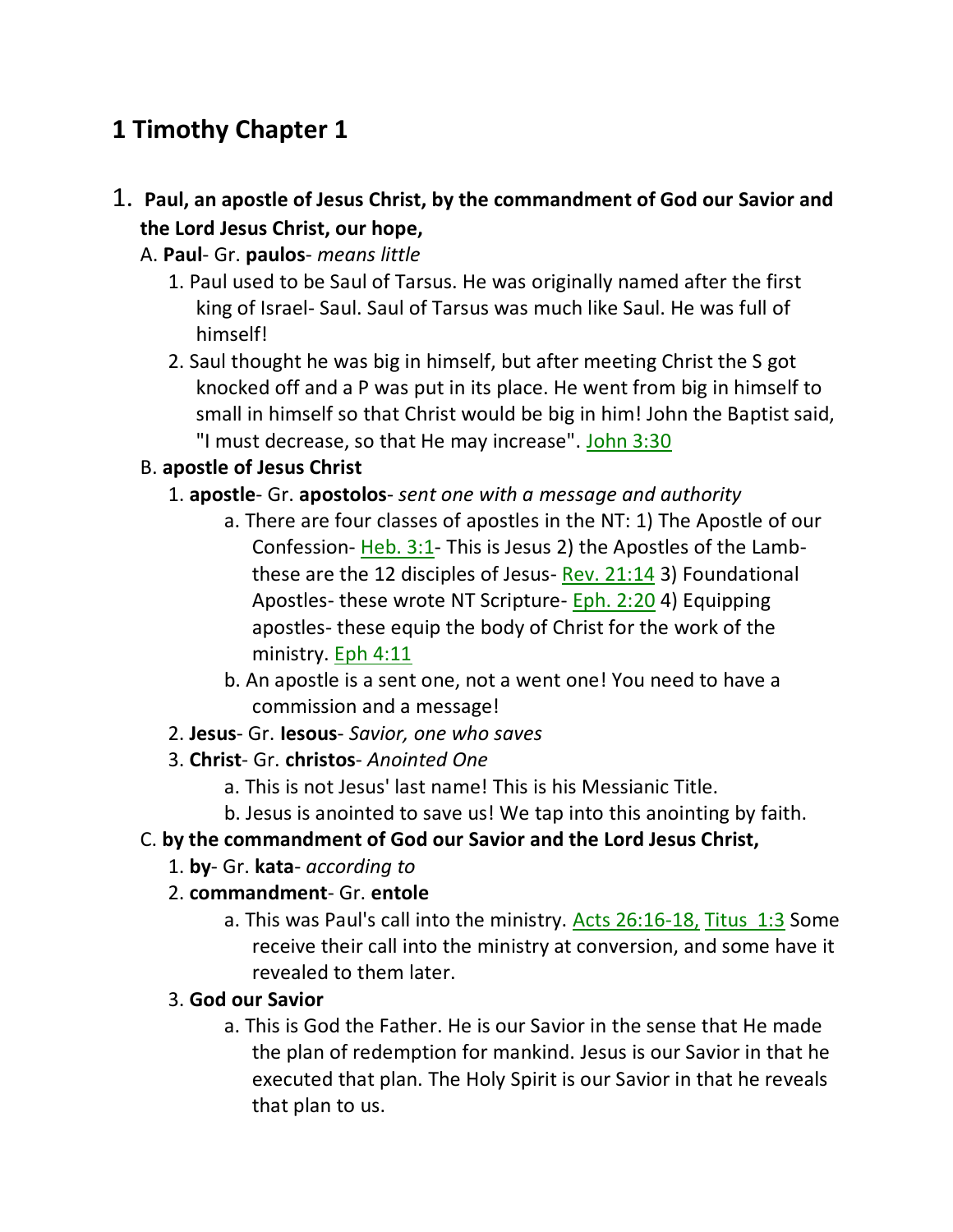### 4. **Lord Jesus Christ**

- a. **Lord** Gr. **kurios** *owner, master*
	- i. This is a Divine Title.

ii. The Lord Jesus received worship which is only reserved for God Himself. Mat\_9:18; Mat\_14:33; Mat\_15:25; Mat\_20:20; Mat\_28:9; Mat\_28:16-17; Mar\_3:11; Mar\_5:6-7; Luk\_5:8; Luk\_24:52; Joh\_5:23; Joh\_9:38; Act\_1:24; Phi\_2:10-11; Heb\_1:6; Rev\_5:8-9; Rev\_5:12-14;

# D. **our hope**

# 1. **hope**- Gr. **elpis**- *confident expectation of good*

- a. Jesus is our hope of Glory! Phil 1:27
- b. Jesus is our ever-living hope because He was raised from the dead and ever-lives to intercede for us! 1 Peter 1:3

# 2. **To Timothy, a true son in the faith: Grace, mercy,** *and* **peace from God our Father and Jesus Christ our Lord.**

# A. **To Timothy**,

- 1. **Timothy** *means one who honors God*
	- a. Timothy remained faithful to Paul until the end. This was because he continued to honor God in his life.
	- b. Timothy served Paul like a son did with a father. Phi. 2:22

# B. **a true son in the faith,**

- 1. **true** Gr. **genesios** *legitimately born, not spurious, true, genuine, sincere*
	- a. Paul led Timothy to Christ. He begot him through the gospel he preached. Acts 16:1
- 2. **son** Gr. **teknon** *a child, a son or daughter, from the Hebrew, met. a child or son in virtue of discipleship.*
- 3. **the faith**
	- a. Not individual faith in God, but this a term for Christianity which is based upon faith in Christ.
- C. **Grace** Gr. **charis** *unmerited favor, strength, power, ability*
- D. **mercy-** Gr. **eleos** *compassion, kindness or good will towards the miserable and the afflicted, joined with a desire to help them*
	- 1. The usual opening for Paul's letters mentions just grace and peace, but here we see mercy added. Mercy is added in the pastoral epistles- 1 Tim 1:2, 2 Tim 1:2, & Titus 1:4. Pastors need not only grace and peace but also **MERCY**!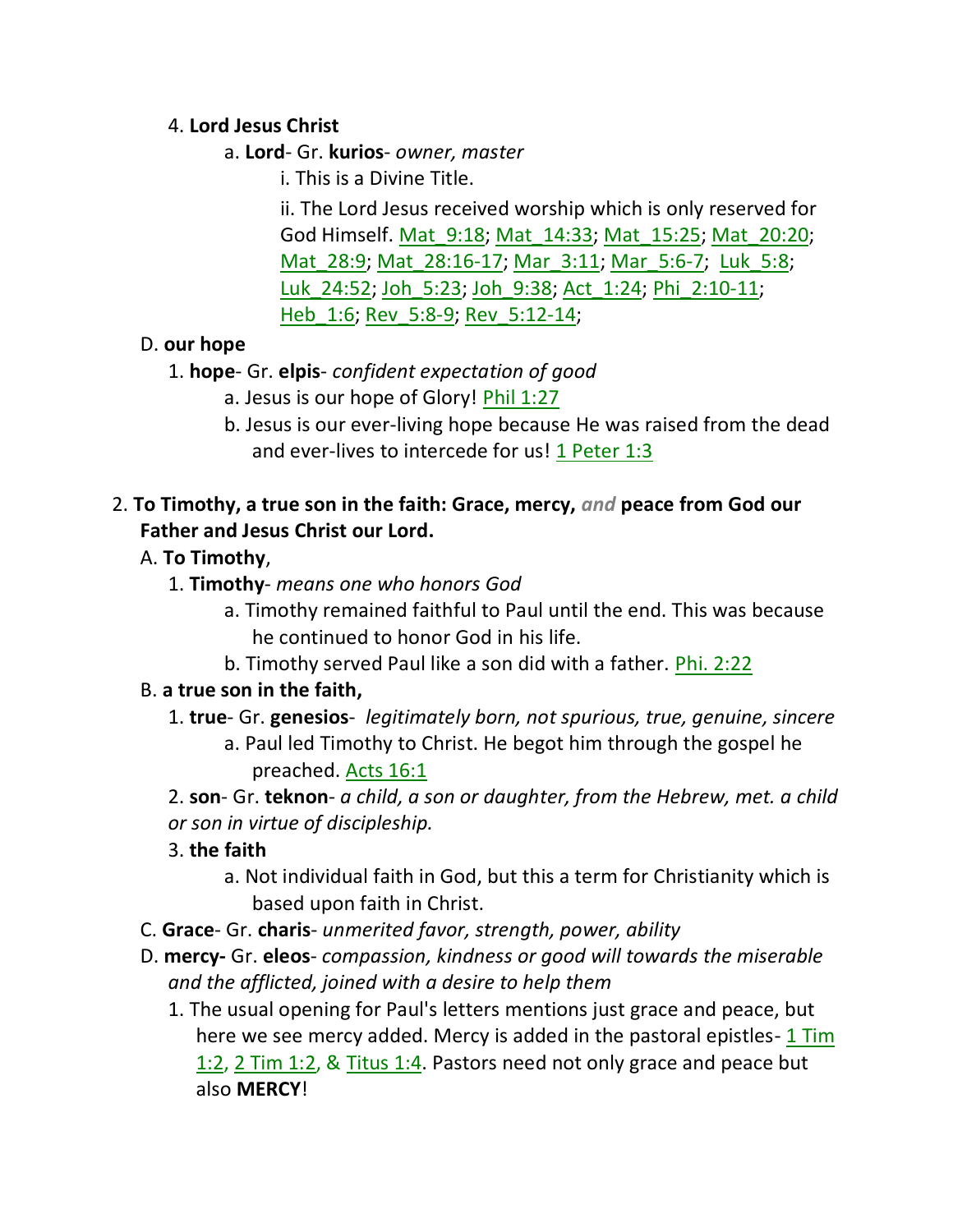#### E. **and peace from God our Father and Jesus Christ our Lord**

- 1. **peace** Gr. **eirene** *to join in harmony, tranquility, prosperity*
	- a. Peace is always the resultant product of receiving grace.

#### 2. **God the Father**

a. The Father devised the gospel of peace.

#### 3. **Jesus Christ our Lord**

- a. Jesus executed the gospel of peace.
- b. Again Jesus is given a title for God, which is Lord.

# 3. **As I urged you when I went into Macedonia—remain in Ephesus that you may charge some that they teach no other doctrine,**

### A. **As I urged you when I went into Macedonia,**

- 1. **urged** Gr. **parakaleo** *to call near, exhort, encourage*
	- a. We see in the NT loving exhortation much more than stern commands.
- 2. **went** Gr. **poreuomai** *to travel*
- 3. **Macedonia** *northern Greece*
- B. **remain in Ephesus that you may charge some that they teach no other doctrine**
	- 1. **remain** Gr. **prosmeno** *to adhere to a place*, *to stay over or remain further*
		- a. Paul acted as an apostle. He would go to places that had no Christian work in them and start one. He would raise up leaders and then leave for a new place. Often he left someone from his ministry team behind to raise up leaders if there were none or to make sure the work there stayed on track. Notable team members that were used as such were Timothy and Titus.

### 2. **Ephesus**- *means desirable*

- a. Ephesus was on the west coast of Asia Minor [modern day Turkey]. It had a population around 50,000. The city worshipped the goddess Diana.
- b. Paul was there two years and had revival. So many people were turning to Christ the idol business was hurt and the idol union started a riot in the city. Paul barely escaped with his life. It should be noted that Paul never preached against the idols but He preached the gospel of Jesus Christ. Jesus will take care of the idols!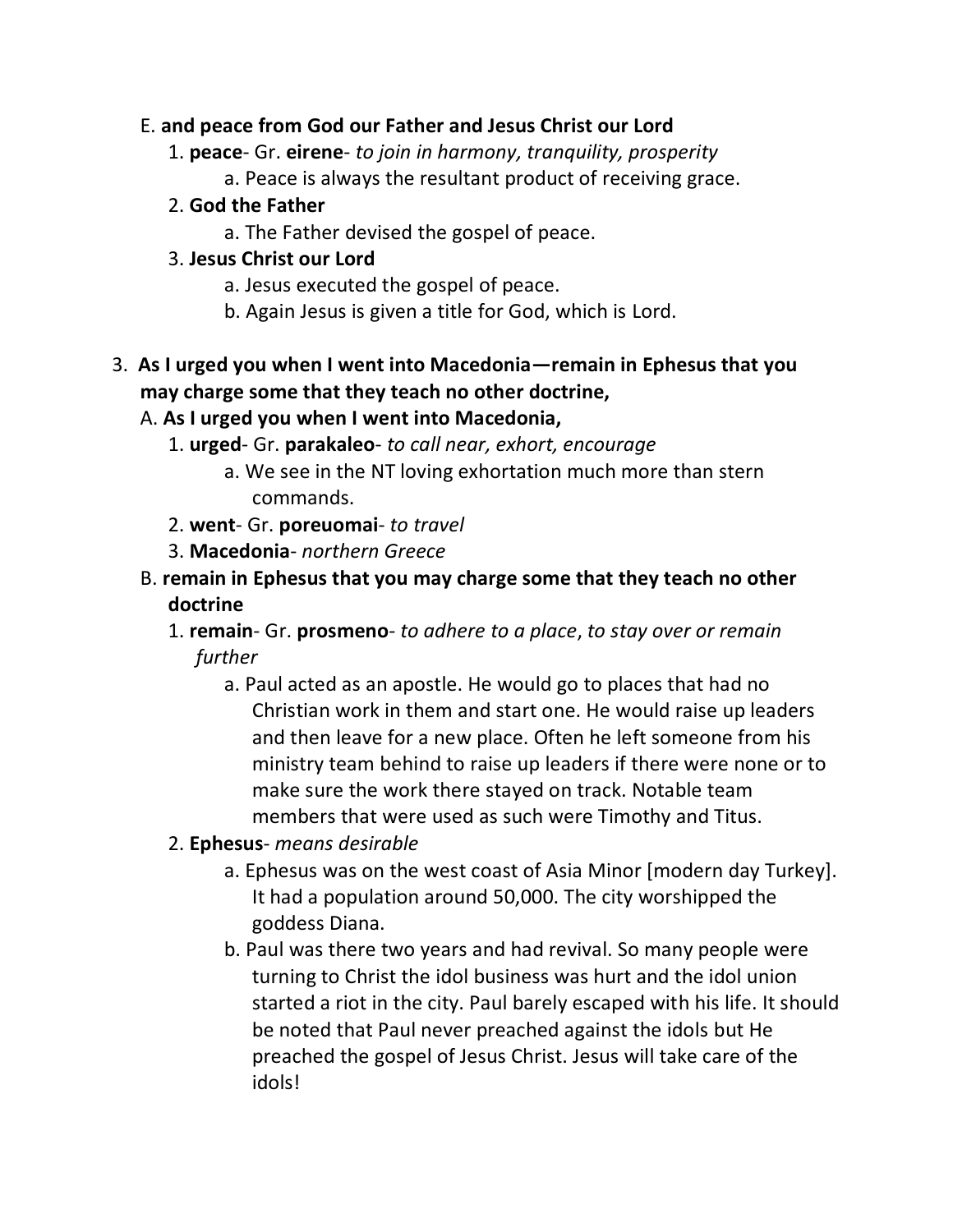- c. Paul could not stay there any longer but one of his lesser known disciples could. There is always a way to get God's work done if one way is shut down!
- 3. **charge** Gr. **paraggello** *to transmit a message along from one to another*
	- a. Timothy was faithful to pass on the message Paul left him to give the Ephesian church.
- 4. **teach other doctrine** Gr. **heterodidaskaleo-** *to teach something of a different kind*
	- a. Any other teaching than grace and faith in Christ Jesus is a strange and different teaching.
	- b. If an angel or anyone else preach a gospel that is not based upon the grace and faith in Jesus let them be accursed! Accursed means to be "cut off". Cut off such people and don't listen to them!
- 4. **nor give heed to fables and endless genealogies, which cause disputes rather than godly edification which is in faith.** 
	- A. **nor give heed to fables and endless genealogies,**
		- 1. **heed-** Gr. **prosecho** *to hold the mind to, attach oneself to*
		- 2. **fables** Gr. **muthos** *a fiction, a fable, an invention, a falsehood*
			- a. The religious Jews were given to fables. 1Ti\_4:7, 2Ti\_4:4, Tit\_1:14; 2Pe\_1:16
			- b. Many Christians today believe made up stories more than the Word of God. Just let someone write a book about their supposed adventures in heaven or hell and it is a bestseller! Many will believe what is written in that book more than what is written in the Bible!
		- 3. **endless** Gr. **aperantos** *that which goes out of sight*
		- 4. **genealogies** Gr. **genealogia** *a record of descent or lineage*
	- B. **which cause disputes rather than godly edification which is in faith**
		- 1. **cause disputes** Gr. **parecho zetesis** *held to debates*
		- 2. **godly** Gr. **theos**
		- 3. **edification** Gr. **oikonomia** *administration, dispensation*
			- a. This should be translated as: "*rather than the dispensation [administration] of God, which is in faith."*
			- b. The Church Age is the dispensation of the grace of God. It is also the dispensation of faith. Grace and faith go together in this dispensation.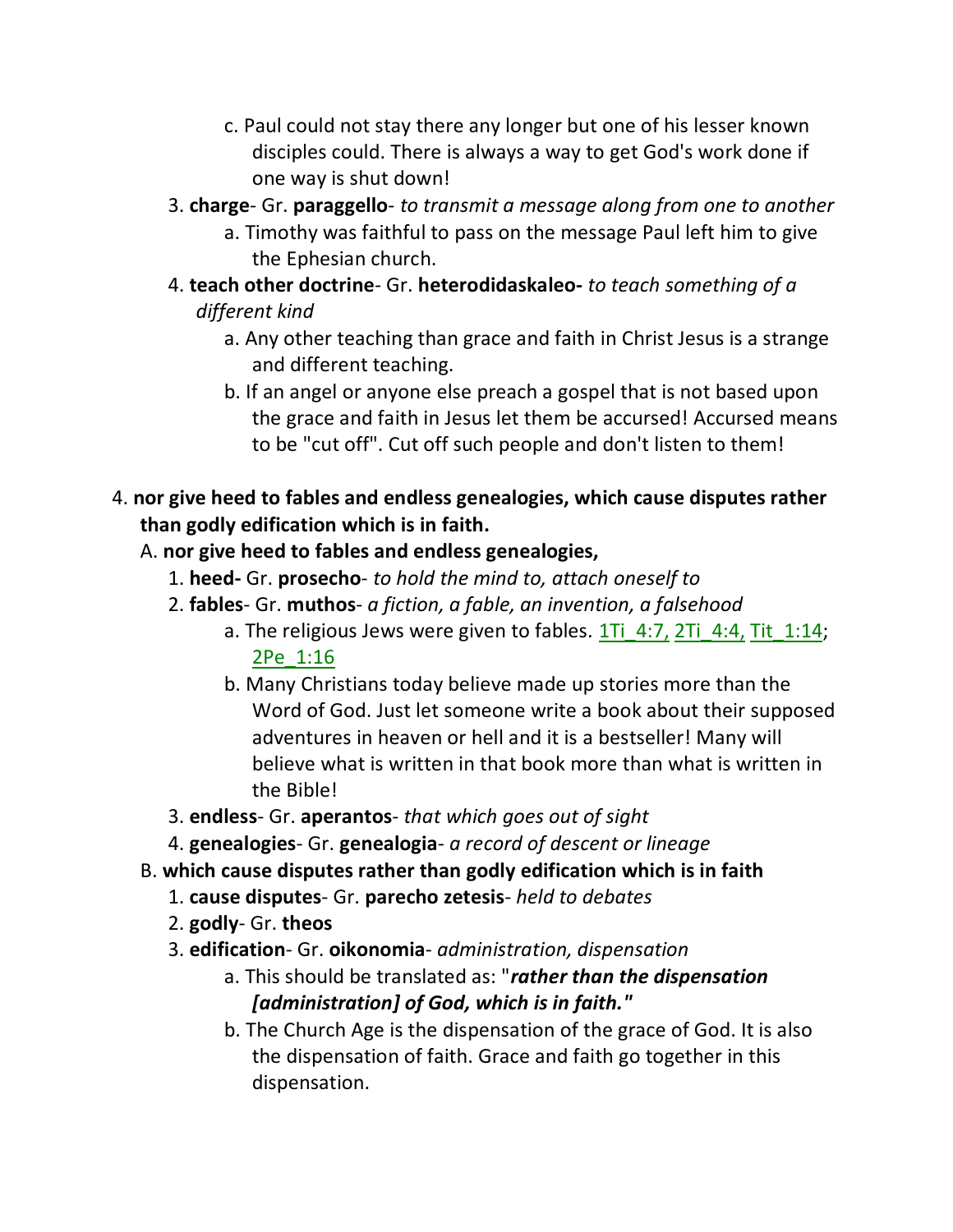- c. Arguing over side issues does not promote faith. Preaching and teaching the finished work of Christ does!
- d. The finished work of Christ is the meat and potatoes of this dispensation. Stick to teaching that!
- 4. **faith** Gr. **pistis** *firm persuasion, assurance*
	- a. Faith is rooted in the person of Jesus. Debates are always on sideissues that take the focus away from Jesus and His finished work.
- 5. **Now the purpose of the commandment is love from a pure heart,** *from* **a good conscience, and** *from* **sincere faith,** 
	- A. **Now the purpose of the commandment is love from a pure heart,**
		- 1. **purpose** Gr. **telos** *the end to which all things relate, the aim, purpose*
		- 2. **commandment** Gr. **entole**
			- a. It is important to take Scripture in context. If not, you can try to guess what commandment Paul is referring to. We don't have to guess. Just look back to verse 1. The commandment here is Paul's call from God into the ministry. Acts 26:16-18, Titus 1:3
		- 3. **love** Gr. **agape**
			- a. Love is the fulfillment of the Law. Rom 13:10
		- 4. **pure** Gr. **katharos** cleansed, purified
		- 5. **heart** Gr. **kardia**
			- a. This is the new heart created in Christ Jesus. This new heart comes through faith in Christ.
			- b. The sermon on the Mt was the demand for the God kind of love to come out of an old unrenewed heart. Mt. 5:43-44 This is impossible. It takes a heart transplant by God to give us a pure heart that will love others like God does. He provides the love to do it! Rom. 5:5
			- c. In the New Covenant we are equipped to do all God asks of us by giving us faith and a new heart.
			- d. One of the goals of Paul's ministry call was to reveal and promote the love of God in the saints of God to all around them.

### B. **a good conscience,**

- 1. **good** Gr. **agathos** *intrinsic good*
- 2. **conscience** Gr. **suneidesis**

a. The conscience came from Adam and Eve partaking of the tree of the Knowledge of Good and Evil.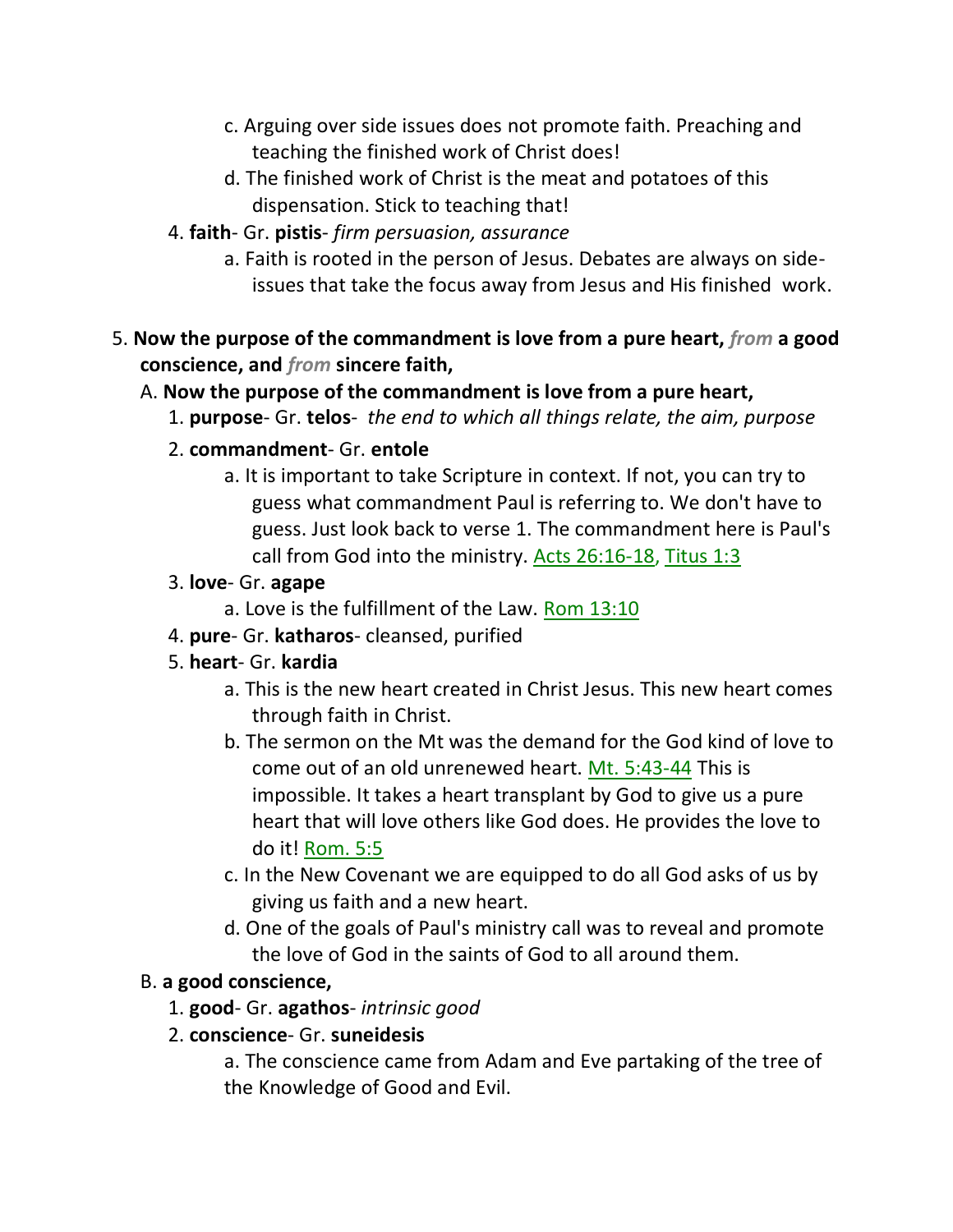- b. The conscience is guided by what we know.
- c. The conscience is a safe guide if it is trained by the Word of God.
- d. Paul made it his aim to keep a pure and clean conscience before God. Acts 23:1
- e. If we do not listen or violate our conscience it will become seared in the end.
- f. One of the goals of Paul's ministry call is lead believers to a lifestyle that would provide for a clear and good conscience towards God.

#### C. **and sincere faith**

1. **sincere**- Gr. **anupokrites**- *unhypocritical, not fake*

#### 2. **faith**

- a. Many fake like they have faith but do not.
- b. True faith is seen when pressure is put upon it! In times of adversity or persecution those with fake faith will fall to the side or turn against the truth.
- c. One of the goals of Paul's ministry call was to bring unbelievers to faith and facilitate the use of the faith given to the saints.
- d. Putting these three goals together we see a comprehensive overarching goal of Paul's ministry call- "To bring people to the faith, and help believers utilize their faith. This faith works by love that results in a good conscience."
- e. Faith and love go together. Gal. 5:6, Eph. 6:23, 1 Thess. 5:8, 1 Tim. 1:14, 2 Tim. 1:13, Philemon 1:5 Faith in how much God loves you will produce a life that the conscience can be clear about.
- f. Faith and a good conscience go together. 1 Tim. 1:19, 1 Tim. 3:9, Heb. 10:22 You will not have a good conscience without faith in God.

### 6. **from which some, having strayed, have turned aside to idle talk,**

### A. **from which some,**

- 1. **Some** who followed the Lord and are now not following Him.
- 2. **Most** believers stay faithful to the Lord. **Some** do not.

### B. **having strayed,**

- 1. **strayed** Gr. **astocheo** *to not aim thus not hitting the mark*
	- a. These are Christians who have gotten off into the flesh. The first step to staying from the Lord is leaving your first love. Rev. 2:4 The second step to straying from the Lord is to stop listening to or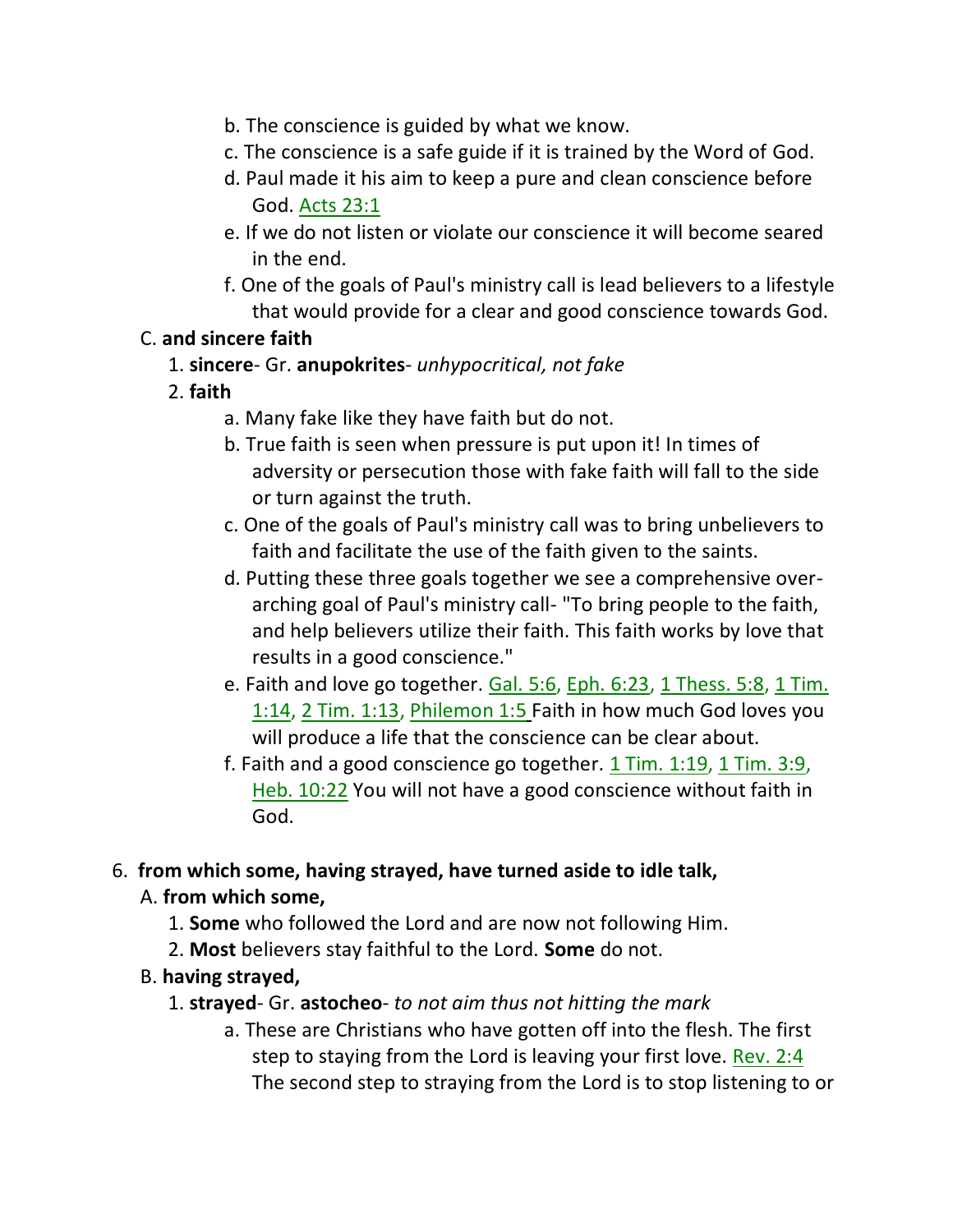violate the conscience. The final step to straying from the Lord is stop trusting Him.

b. If we stop focusing our attention on the Lord we will end up missing the mark and straying.

### C. **have turned aside to idle talk**

- 1. **turned aside** Gr. **ektrepo** *to turn out of the way*
- 2. **idle talk-** Gr. **mataiologia** *empty words or speaking*
	- a. Receiving God's love, maintaining a good conscience, and having a true faith will lead the believer to an active and fruitful life. When these three are rejected than all that is left is mere empty talk.
	- b. Religious people are the ones who do this most often. Titus 1:10 They love to preach and teach godly standards but it is all cheap talk. They don't do what they preach. The Pharisees were guilty of this. Matt. 23:4

# 7. **desiring to be teachers of the law, understanding neither what they say nor the things which they affirm.** A. **desiring to be teachers of the law**,

- 1. **desiring** Gr. **thelo**
	- a. Many should not desire to be a teacher because teachers will receive a stricter judgment. James 3:1

# 2. **teachers**- Gr. **didaskalos**

- a. Here we see something about those who Paul is speaking of. They are religious Jews.
- b. In the OT they had more problems with false prophets because the main ministry in the OT was prophecy. In the NT we have more problems with false teachers because the main ministry of the NT is that of teaching what has been done and accomplished by Christ.

# 3. **law**- Gr. **nomos**

a. The Mosaic Law

# B. **understanding neither what they say nor the things which they affirm**

### 1. **understanding**- Gr. **noieo**

- a. These are blind guides. Matt. 15:14
- b. Jesus marveled at Nicodemus that he was a teacher and did not understand the things he was talking to him about. John 3:9-10
- 2. **say** Gr. **lego**
- 3. **affirm** Gr. **diabebaioomai** *to affirm strongly, assert confidently, insist*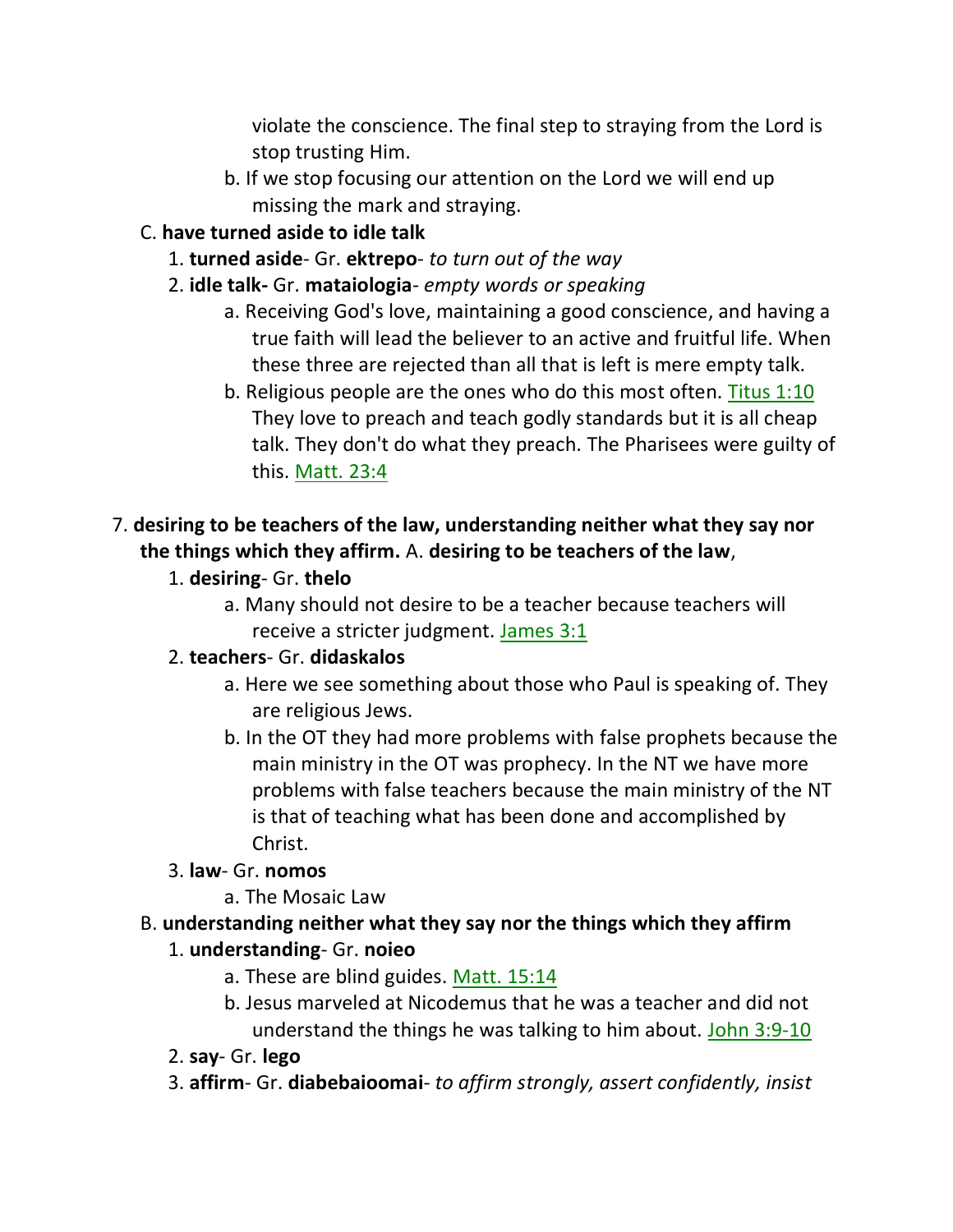*upon,*

a. Many are swayed by a speaker more by how confidently they present their material, than on the validity of the material they present. We need to check out everything we hear from teachers with the Word and the witness of the Holy Spirit in us.

b. If you don't understand what you are saying it might be a good time to shut up!

c. If someone who speaks does not understand what they are saying it is safe to say that those who listen will probably not either.

### 8. **But we know that the law** *is* **good if one uses it lawfully,**

- A. **know** Gr. **eido** *to perceive*
- B. **law** Gr. **nomos**
	- 1. The Mosaic Law

C. **good**- Gr. **kalos**- *useful, suitable, commendable, admirable, excellent in its nature and characteristics, and therefore well adapted to its ends*

D. **lawfully**- Gr. **nomimos**- *lawfully, agreeable to the law, properly, rightly* 1. It is possible to use the law unlawfully! The right use of the law is to convince unrighteous people of their unrighteousness and their need for salvation through faith in Jesus Christ.

2. It is unlawful to use the law on Christians who are born again! 3. A lot of churches are unlawful! They unlawfully use the law to beat Christians up.

9. **knowing this: that the law is not made for a righteous person, but for** *the* **lawless and insubordinate, for** *the* **ungodly and for sinners, for** *the* **unholy and profane, for murderers of fathers and murderers of mothers, for manslayers,** 

A. **knowing this:**

- 1. **knowing-** Gr. **eido** *to know by perception*
	- a. The problem is that many do not know this!
- B. **that the law is not made for a righteous person,**
	- 1. **law** Gr. **nomos**
	- 2. **made** Gr. **keimai** *laid down*
		- a. It is unlawful in God's eyes to "lay down the law" to Christians!
	- 3. **righteous person** Gr. **dikaios** *one who is as they ought to be, in right standing with God*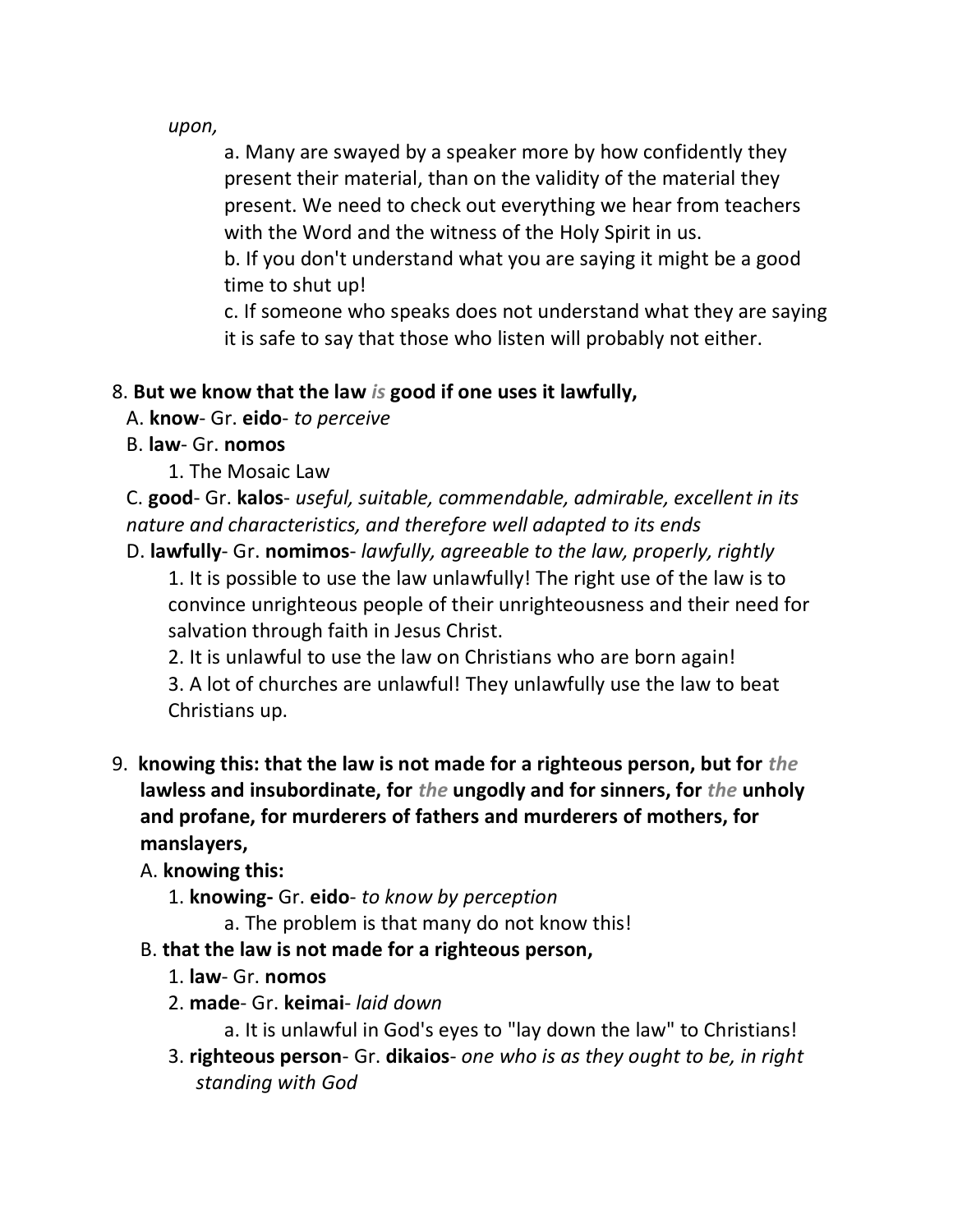- a. No one is made righteous by their merit or works.
- C. **but for the lawless and insubordinate,**
	- 1. **lawless** Gr. **anomos** *without law*
		- a. An unbeliever is lawless. A Christian is not lawless. Although a Christian is not under the Mosaic Law, they are still under the laws of grace! The laws of grace are the law of faith Rom 3:27, the law of love Jam. 2:8, and the law of the Spirit of Life in Christ Jesus Rom 8:2. Christians are to be governed by these laws that are inside their born again spirit.
	- 2. **insubordinate-** Gr. **anupotaktos** *not made subject, unsubjected that cannot be subjected to control, disobedient, unruly, refractory*

### D. **for the ungodly and for sinners,**

- 1. **ungodly** Gr. **asebes**
- 2. **sinners-** Gr. **hamartolos**
	- a. Christians may sin but they are not sinners. Our identity if found in our spirit. Before we were saved our spirit was dead and our identity was that of a sinner. A sinner needs the law to show them their sin nature and need for Jesus. It will be a school master leading them to Christ. A Christian is alive and regenerated in their spirit. Their identity is the righteousness of God in Christ. They don't need the law but to be taught the New Covenant, the finished work of Christ, and their identity in Christ.

### E. **for the unholy and profane,**

- 1. **unholy** Gr. **anosios**
	- a. A unbeliever is unholy. No matter how respectable they may look, they are unholy. They are unclean.
- 2. **profane** Gr. **bebelos** *what is open and accessible to all, as a whore is.*

#### F. **for murderers of fathers and murders of mothers,**

- 1. **murderers of fathers** Gr. **patraloas**
	- a. To hate in one's heart is to murder.
- 2. **murderers of mothers** Gr. **metraloas**
- G. **for manslayers**
	- 1. **manslayers** Gr. **androphonos**
- 10. **for fornicators, for sodomites, for kidnappers, for liars, for perjurers, and if there is any other thing that is contrary to sound doctrine,** 
	- A. **for fornicators,**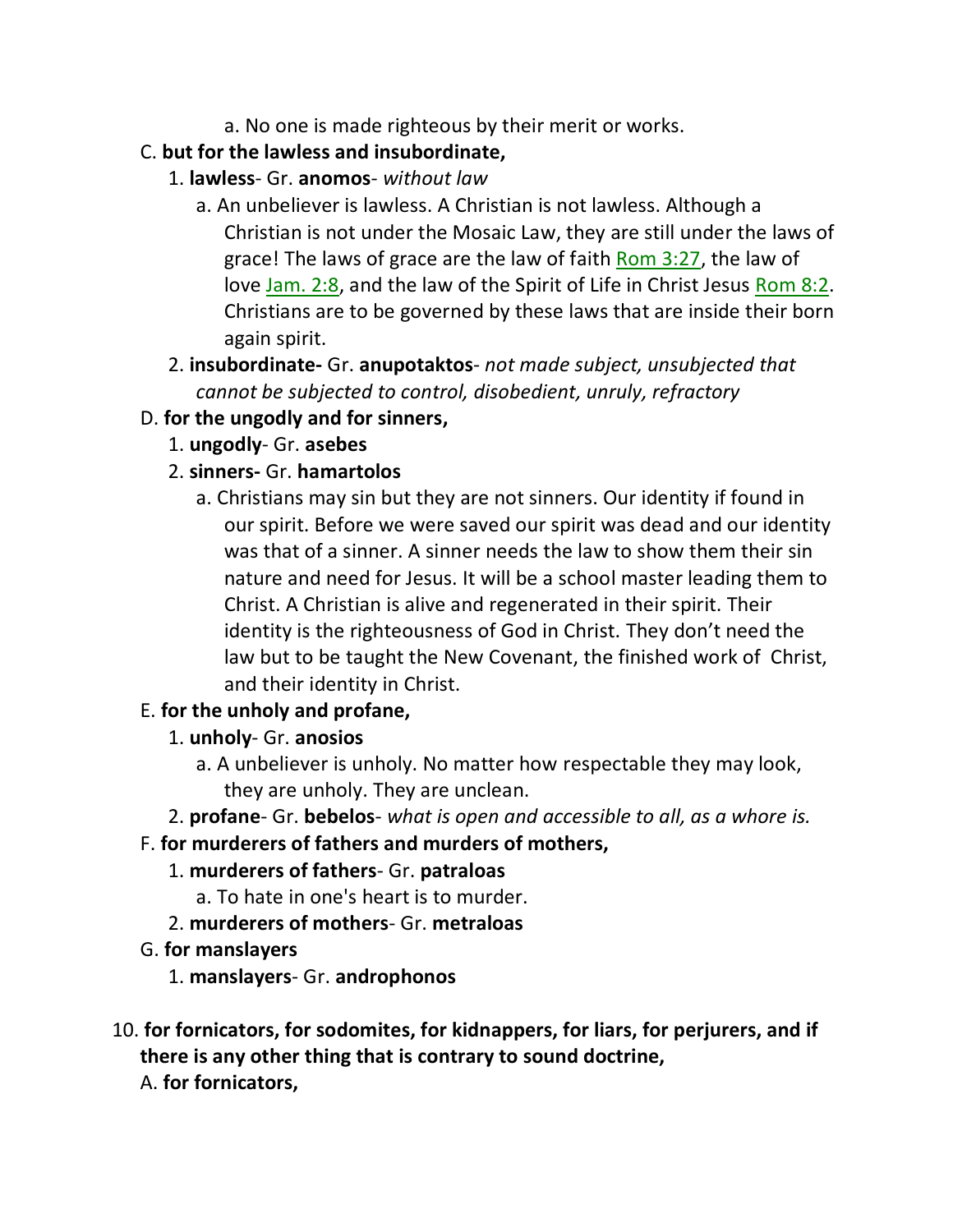1. **fornicators**- Gr. **pornos**- *we get the word pornography from this word, a male prostitute*

#### B. **for sodomites,**

- 1. **sodomites** Gr. **arsenokoites** *one who lies with a male as with a female, sodomite, homosexual*
	- a. This is an abomination and sin in the OT and NT. Lev. 18:22

#### C. **for kidnappers,**

### 1. **kidnappers**- Gr. **andrapodistes**- *kidnapper, slave-dealer*

a. Some have said that the Word of God condones slavery. Here we see that slave dealing is not acceptable in God's eyes. The NT does not teach against slavery because the gospel is not about social revolution directly, but it is about personal heart revolution that causes a social revolution. A social revolution without heart revolution is temporary at best or will lead to evil in its worst.

### D. **for liars,**

- 1. **liars** Gr. **pseustes**
- E. **for perjurers**
	- 1. **perjurers** Gr. **epiorkos** *one who lies under oath, one who swears falsely, one who violates their oath*
- F. **and if there is any other thing that is contrary to sound doctrine.**
	- 1. **sound** Gr. **hugiaino** *we get hygiene from this word, healthy*
	- 2. **doctrine** Gr. **didaskalia**
		- a. All of these including homosexuality is against sound or healthy doctrine.
		- b. Christians who commit these things have not believed or accepted healthy doctrine in their heart.
		- c. Healthy doctrine produces healthy hearts and healthy lives.

### 11. **according to the glorious gospel of the blessed God which was committed to my trust.**

- A. **glorious** Gr. **doxa**
- B. **gospel** Gr. **euaggelion** *good news, glad tidings*
- C. **blessed-** Gr. **makarios**
- D. **committed to my trust** Gr. **pisteuo**
	- 1. God believes in us. He places trust in us to carry out what is important to Him. It is sad to violate the trust of another human, but it is really sad to violate God's trust in you.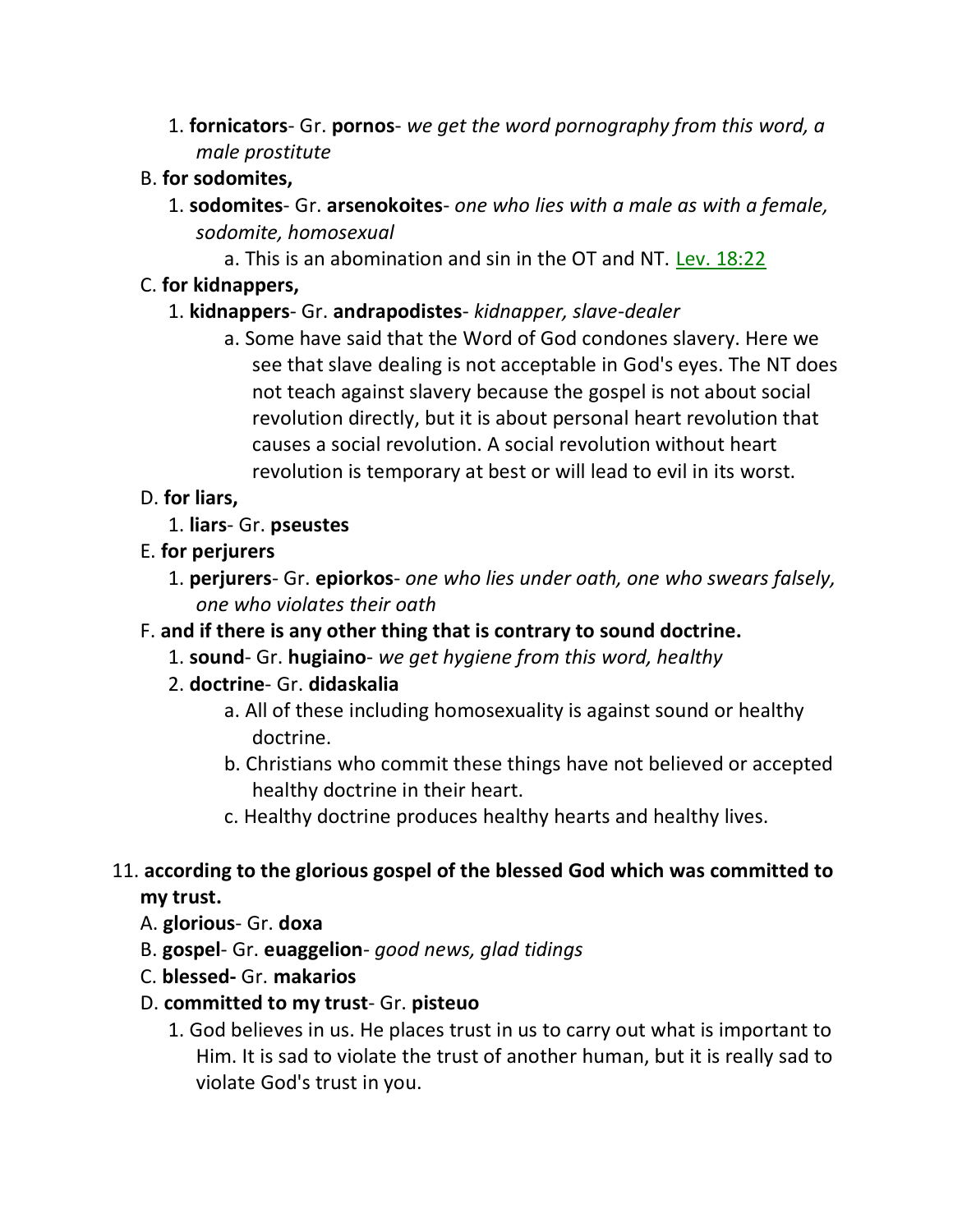2. Forgiveness is a gift, but **trust is earned**. God does not just put His trust in us blindly. In the next verse Paul said that God put him in the ministry because He counted him faithful. Trust comes out of faithfulness.

3. We are stewards of God's message, grace, and blessings. They have been committed to us for our care and proper use. We will give account to Him for all that He committed to us.  $1\overline{11}$  6:20; 1Co 4:1-2, 1Co 9:17; 2Co 5:18-20; Gal 2:7; Col 1:25; 1Th 2:4; 2Ti 1:11, 2Ti 1:14, 2Ti 2:2; Tit\_1:3 One thing that is a must with a steward is that they be found faithful. 1 Cor. 4:1

12. **And I thank Christ Jesus our Lord who has enabled me, because He counted me faithful, putting** *me* **into the ministry,**

#### A. **And I thank Christ Jesus our Lord who has enabled me,**

- 1. **thank** Gr. **echo charis** *to have grace*
	- a. This should be translated, "I have grace [from] Christ Jesus our Lord that has enabled me...
	- b. We each have grace that enables us to do what He has called us to do. We need to acknowledge we have grace from God to fulfill our calling. With every calling comes a grace and anointing to fulfill it. We must acknowledge this grace and draw upon it. Using this grace consistently produces faithfulness.
	- c. We are not sufficient for the ministry in ourselves, but our sufficiency comes from God. 2 Cor. 3:5
- 2. **enabled-** Gr. **endunamaoo** *to be endowed with power*

### B. **because He counted me faithful,**

- 1. **counted** Gr. **hegeomai-** *to esteem, count upon*
	- a. Faithfulness can be counted. It is **quantifiable**. Faithfulness comes from repeated positive behavior that can be relied upon time and time again. You can count up many instances of the same positive behavior. Doing something good here and there or every so often is not faithfulness. Faithfulness has a regularity to it.
- 2. **faithful** Gr. **pistos** *from the root pistis- faith*
	- a. We have a grace gift to minister. This is from God. However, we must provide the faithfulness. There are many graced people but few faithful people.
	- b. In looking for leaders do not just look for gifted people, but also look for faithful people.
	- c. Just because someone is born again does not mean you can trust them. They need to be seen as faithful first. Act\_16:15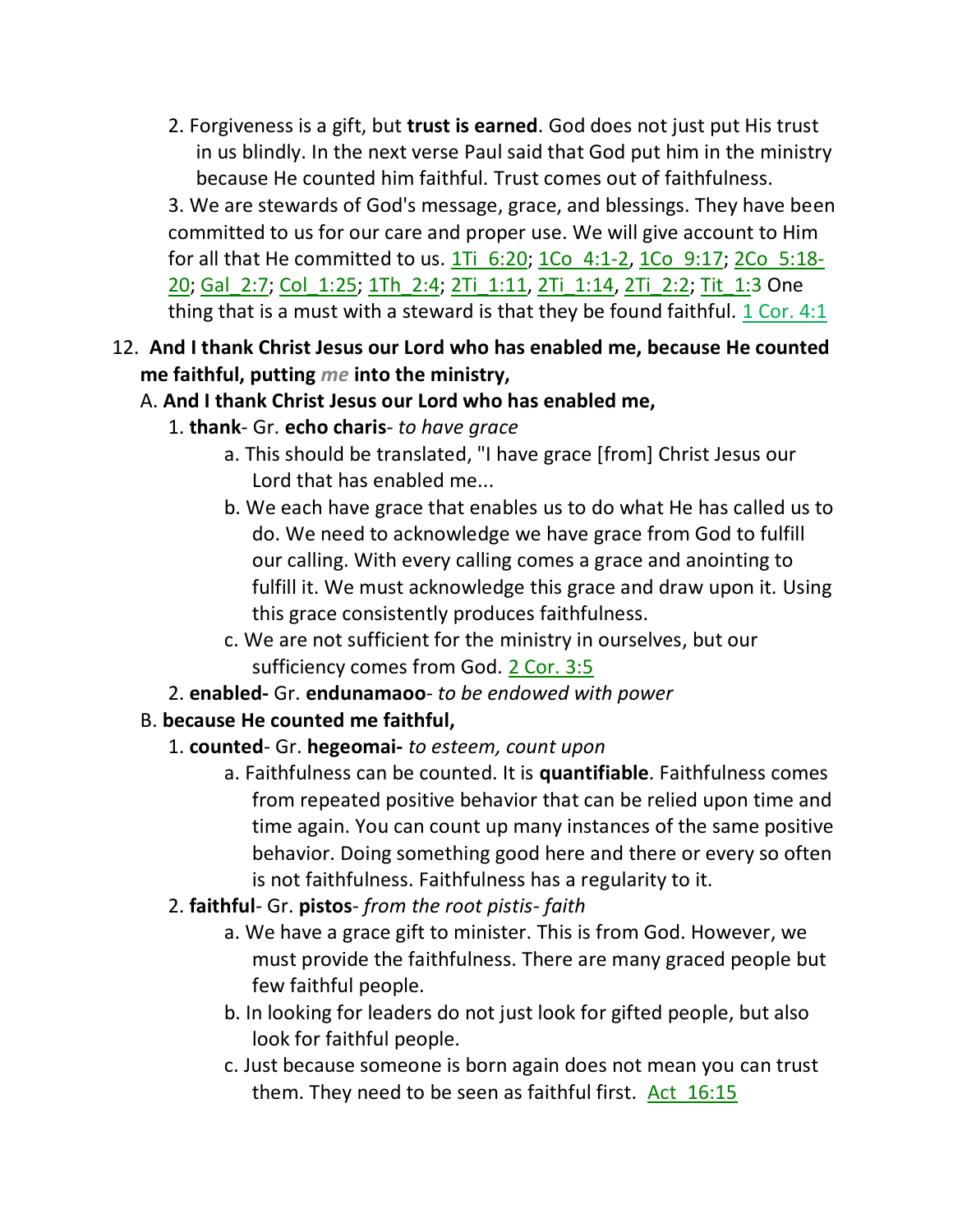#### C. **putting me into the ministry**

- 1. **putting** Gr. **tithemi** *to place*
- 2. **ministry** Gr. **diakonia**
	- a. God is the one who places us into ministry. We do not put ourselves into ministry. Those who do this are in it for themselves and cause harm. If God puts you in a place He keeps you there. If you put yourself in a place you must keep yourself there.

# 13. **although I was formerly a blasphemer, a persecutor, and an insolent man; but I obtained mercy because I did** *it* **ignorantly in unbelief.**

### A. **although I was formerly a blasphemer**,

1. **formerly**- Gr. **proteron**

a. Prior to his conversion. This is Saul of Tarsus.

- 2. **blasphemer** Gr. **blasphemos**
	- a. He was a blasphemer against God and His people.
- B. **a persecutor,**

### 1. **persecutor**- Gr. **dioktes**

a. Saul persecuted the church and because of this He also persecuted Jesus who is the head of the church! Act\_8:3, Act\_9:1, Acts 9:5, Act\_22:4, Act\_26:9-11; 1Co\_15:9; Gal\_1:13; Phi\_3:6

### C. **and insolent man,**

1. **insolent man**- Gr. **hubristes**- *one who, uplifted with pride, either heaps insulting language upon others or does them some shameful act of wrong; an overbearing, violent person*

# D. **but I obtained mercy because I did it ignorantly in unbelief**

- 1. **obtained mercy** Gr. **eleeo**
	- a. Having the eyes of the heart illuminated to salvation is a gift of God's mercy. 1Ti\_1:16; Hos\_2:23; Rom\_11:30-31; Titus 3:5, 1Pe\_2:10

### 2. **ignorantly**- Gr. **agnoeo**

- 3. **unbelief** Gr. **apistia** *without faith*
	- a. Saul's problem with ignorance was not lack of knowledge but unbelief when that knowledge was presented. This is true of many believers today in different areas of the Word of God.
- 14. **And the grace of our Lord was exceedingly abundant, with faith and love which are in Christ Jesus.**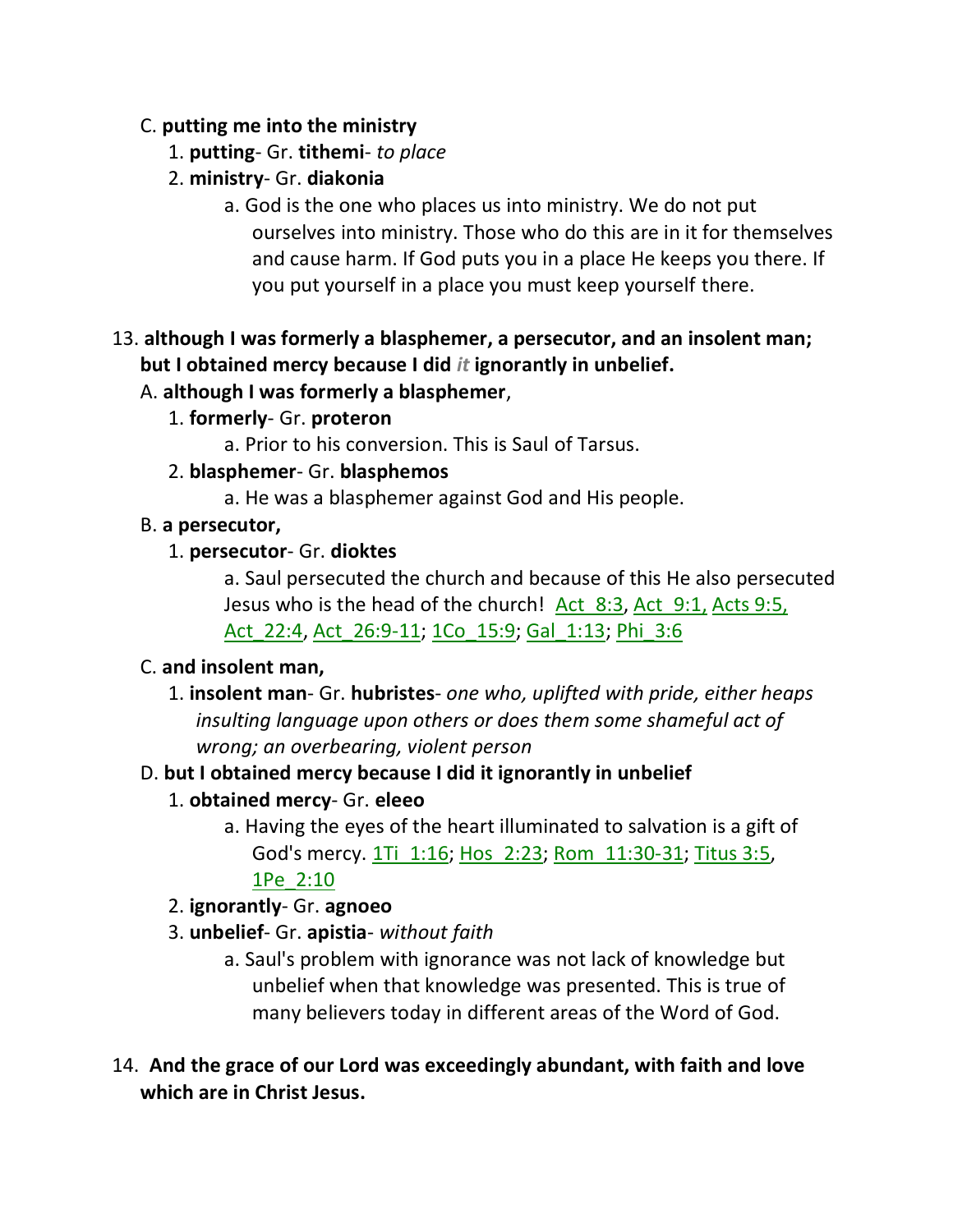#### A. **And the grace of our Lord was exceedingly abundant,**

- 1. **grace** Gr. **charis**
	- a. Two chief endowments of grace are faith and love. These are gifts to us in Christ Jesus. Rom. 12:3, Rom. 5:5

#### 2. **exceedingly abundant**- Gr. **huperpleonazo**

- a. The love of God has been abundantly poured out in our hearts by the Holy Spirit.
- b. God's grace is always abundant and leads to abundance. Rom. 5:17

### B. **with faith and love which are in Christ Jesus**

- 1. **faith** Gr. **pistis**
- 2. **love** Gr. **agape**
	- a. These are the components of the righteousness of God. Ephesians 6:14 mentions the breastplate of righteousness. 1 Thess 5:8 mentions the breastplate of faith and love.

### 15. **This** *is* **a faithful saying and worthy of all acceptance, that Christ Jesus came into the world to save sinners, of whom I am chief.**

### A. **This is a faithful saying and worthy of all acceptance,**

- 1. **faithful** Gr. **pistos**
- 2. **saying** Gr. **logos** *word*
- 3. **worthy** Gr. **axios**
- 4. **all acceptance** Gr. **pas apodoche**
	- a. This means that it should be accepted by all. This is what is called a cardinal truth that is non-negotiable. Jesus came into the world to save sinners. Jesus was God who took on flesh and came into the world through the virgin birth. He came to save sinners from eternal judgment. This should be accepted by all. This is cardinal truth. It is non-negotiable.
	- b. Paul uses this same language in  $1$  Tim. 4:9-10. There Paul says it should be accepted by all that Jesus is the Savior of the whole world, **especially those who believe**. The word "especially" should be translated- **particularly**. Jesus paid for the sins of all the world making Him the Savior of the world, but only those who believe are saved particularly. This should be accepted by everyone as a cardinal, non-negotiable truth, but sad to say it is not. Some are teaching that everyone is saved whether they believe or not. Here Paul brings out the need for believing in particular.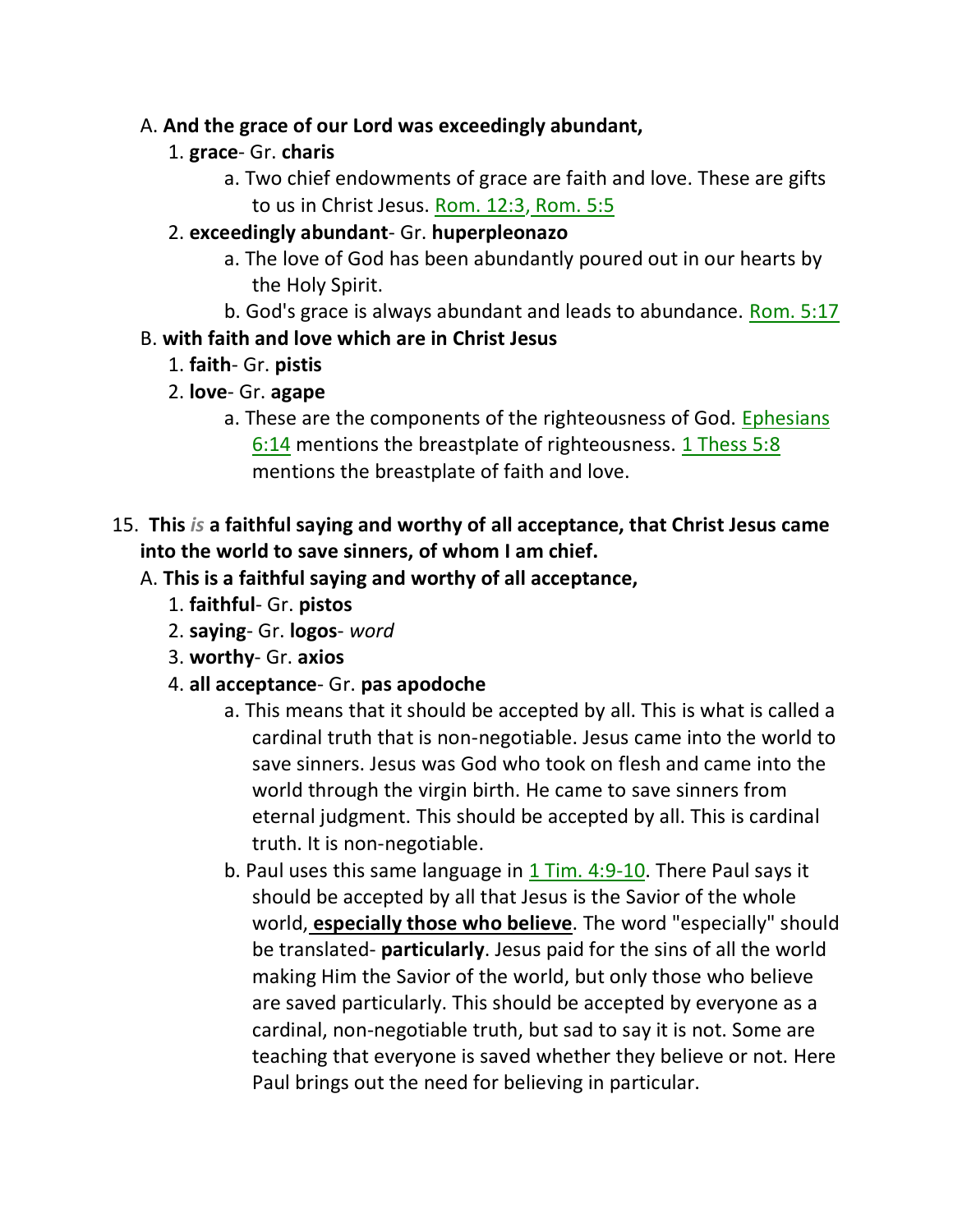#### B. **that Jesus came into the world to save sinners,**

- 1. **came** Gr. **erchomai**
- 2. **world** Gr. **kosmos**
	- a. He came into the world by way of the virgin birth.
- 3. **save** Gr. **sozo** *preserve, deliver, heal, make whole*

### 4. **sinners**- Gr. **harmartolos**

a. Jesus came to save sinners but to do that Jesus came to call sinners to repentance. Mat 9:13, Mar 2:17; Luk 5:32. If there is no repentance there is no salvation! Universalists say that everyone is saved even if they do not repent [change their mind about their sin and Jesus]. Mark 1:15

# C. **of whom I am chief**

- 1. **chief** Gr. **protos** *first in time or order*
	- a. Paul is not saying he is the chief of sinners at the present time, but he was the chief of sinners before he got saved.
	- b. This shows that religious people that have not accepted Jesus are the greatest sinners. Self-righteousness leading to the rejection of Jesus of Savior is a sin that will never be forgiven.
- 16. **However, for this reason I obtained mercy, that in me first Jesus Christ might show all longsuffering, as a pattern to those who are going to believe on Him for everlasting life.** 
	- A. **However,**
	- B. **for this reason I obtained mercy,**
		- 1. **reason** Gr. **dia touto** *because of this*
		- 2. **obtained mercy** Gr. **eleeo**
			- a. This does not mean that God made Saul get saved. He had a choice and believed upon Christ. Eph. 1:12
	- C. **that in me first Jesus Christ might show all longsuffering,**
		- 1. **first** Gr. **protos**
			- a. As chief of sinners
		- 2. **might show** Gr. **endeiknumi** *to point out, to show, demonstrate, prove, to manifest, display, put forth*
		- 3. **longsuffering** Gr. **makrothumia**
	- D. **as a pattern to those who are going to believe on Him for everlasting life.**  1. **pattern**- Gr. **hupotuposis**- *an outline, sketch, an example, pattern, a model representation*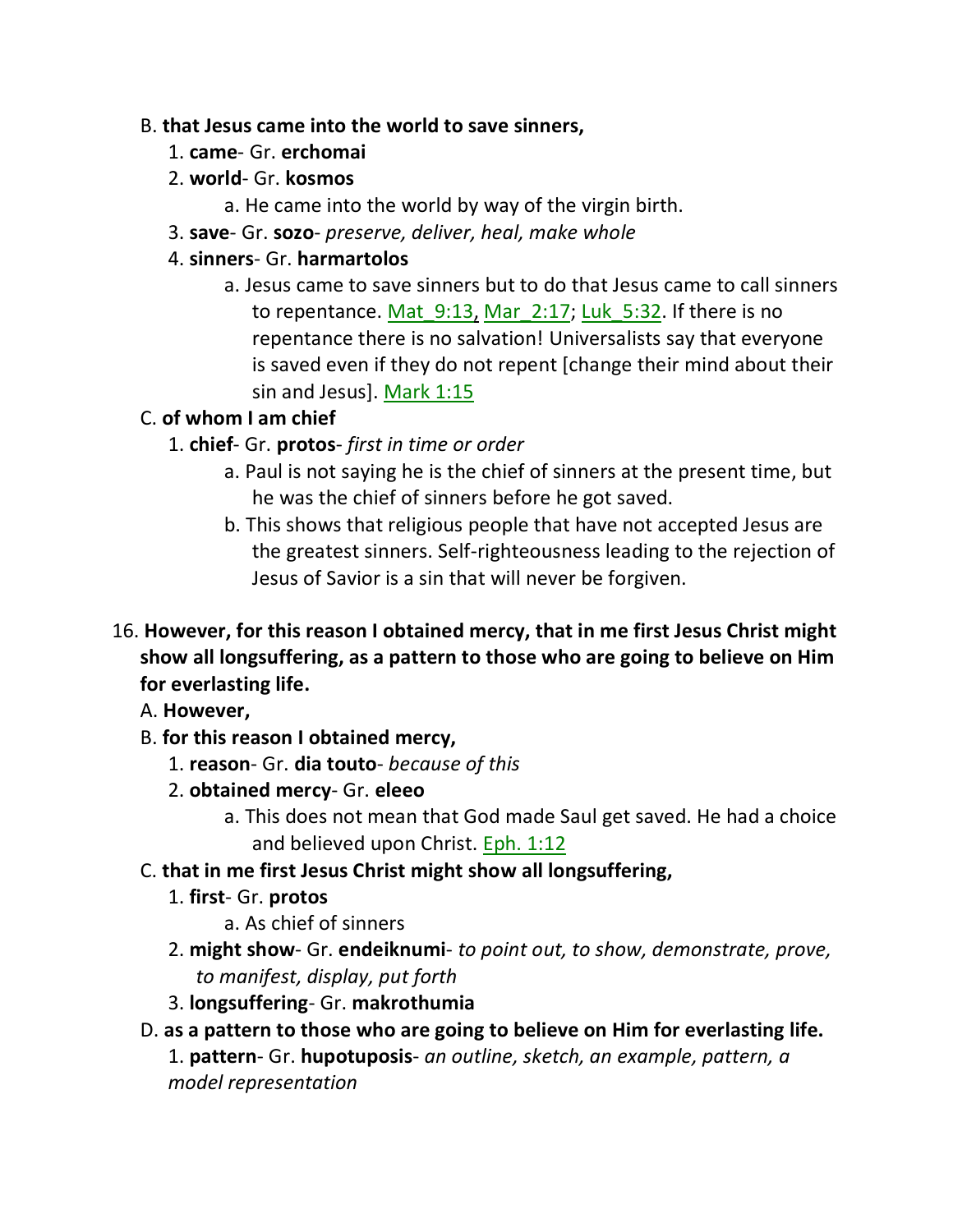a. Saul of Tarsus was God's poster boy for Him saving a sinner. If God could save Saul, then He can save anyone! No one is too far away to be reached by God!

#### 2. **believe**- Gr. **pisteuo**

- a. Here we see that everlasting life is connected to believing on Christ. John 3:16
- 3. **for** Gr. **eis** *unto*
- 4. **everlasting-** Gr. **aionios** *without end, never to cease, everlasting*

### 5. **life**- Gr. **zoe**

a. Some have tried to translate **aionios** as "*lasting for an age*". They will bring this out to refute an eternal hell. They say it only will last for an age. In doing this they refute an eternal heaven and eternal life because the exact same Greek word is used in all of them! Praise God that heaven and eternal life is not just for an age and then it is over!

### 17. **Now to the King eternal, immortal, invisible, to God who alone is wise,** *be* **honor and glory forever and ever. Amen.**

- A. **Now to the King eternal,**
	- 1. **Now**
		- a. People must choose now in this life to give God honor and glory. They start with accepting Jesus Christ as Savior. It will be too late after they die.
	- 2. **King** Gr. **basileus**

a. Jesus is the King of Kings. Rev. 19:16

- 3. **eternal-** Gr. **aion** *age, or perpetual*
	- a. Universalists will use this Greek word when it is connected with hell to say hell is just for an age and then all will be taken out and saved. Hogwash! Then Jesus will only be King for an age and then stop! No! You have to take the same meaning for eternal hell as eternal King!
- B. **immortal** Gr. **aphthartos** *not subject to decay*

# C. **invisible**- Gr. **aoratos**

- 1. The Godhead is invisible. Jesus is the visible member of the Godhead, but presently He too is invisible to us. Those in heaven can see Him though.
- D. **to God who alone is wise,**
	- 1. **alone** Gr. **monon**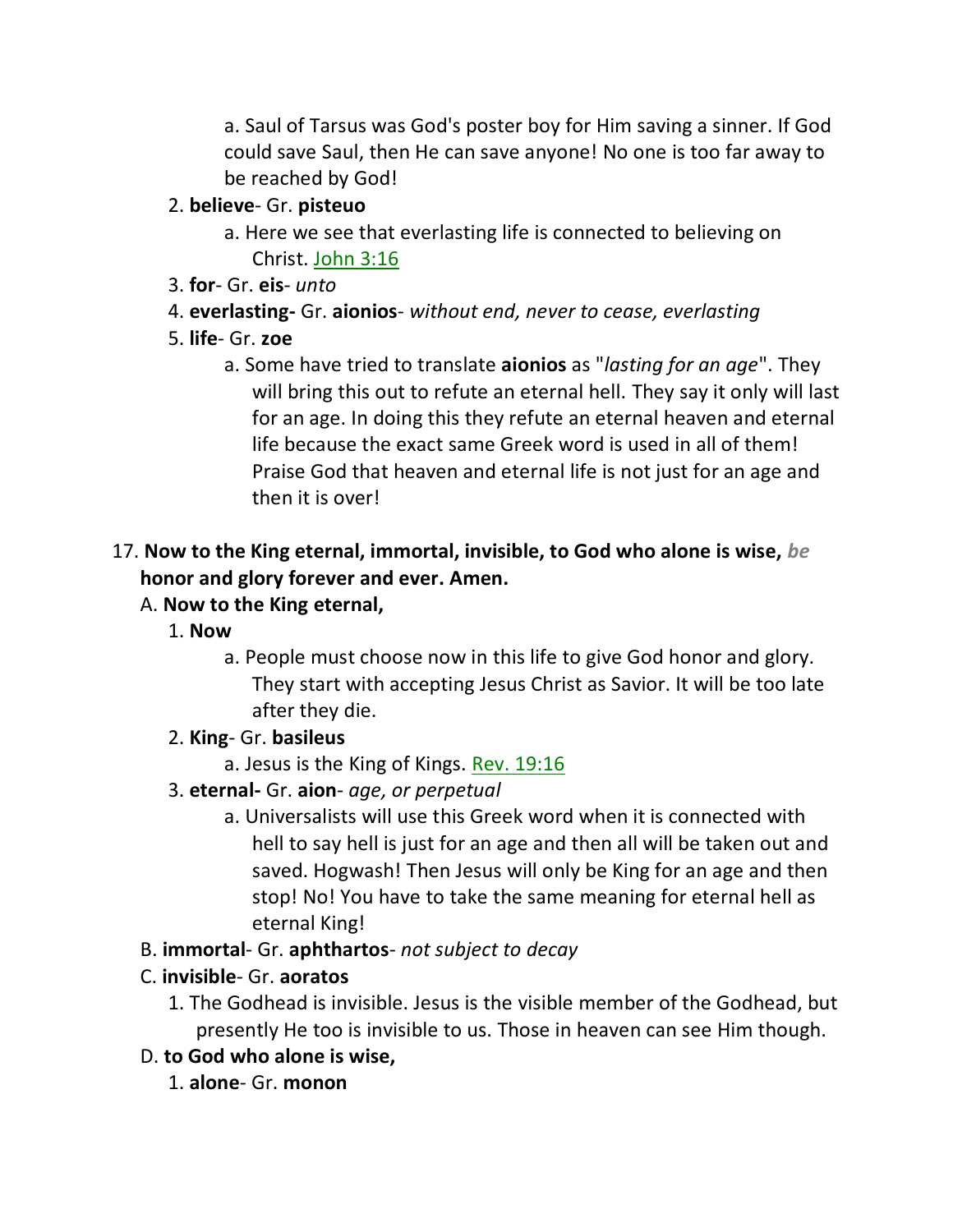- a. This does not mean there is only one member of the Godhead. God is three persons in one Godhead. They are all the same God.
- 2. **wise** Gr. **sophos**

a. Rom\_16:27; Jud\_1:25

- E. **be honor and glory forever and ever**
	- 1. **honor** Gr. **time** *weight, value*
	- 2. **glory-** Gr. **doxa** *splendor*
	- 3. **forever and ever** Gr. **aion aion**
		- a. Believers will live with God forever and ever to give him glory and honor! Rev 19:1 However, this starts now!
- F. **Amen** Gr. **amen** *so be it, it is so*
- 18. **This charge I commit to you, son Timothy, according to the prophecies previously made concerning you, that by them you may wage the good warfare,** 
	- A. **This charge I commit to you,**
		- 1. **charge** Gr. **paraggelia** *a proclaiming or giving a message to a charge, a command, a mandate*
			- a. This was the charge he gave Timothy went he sent him to Ephesus.
		- 2. **commit** Gr. **paratithemi** *to place over into the keeping of another*

### B. **son Timothy,**

- 1. **son** Gr. **teknon**
	- a. Timothy was a son in the faith. He was a convert and disciple of Paul.
	- b. Our job as a ministry leader has not been completed until we have raised up sons and daughters in the house of God.
- 2. **Timothy** *means one who honors God*
	- a. Timothy is an example of one who is now giving God honor and glory. His name means one who honors God.
- C. **according to the prophecies previously made concerning you,**

# 1. **prophecies**- Gr. **propheteia**

- a. In part this speaks of the prophecy that was given over Timothy at his ordination service. 1 Tim. 4:14 A gift from God was given to him through prophecy at that point.
- 2. **previously made** Gr. **proago** *to go before*
	- a. Prophecies from God go before us and prepare for us our future.
	- b. God prophesied about Jesus for millennia before Jesus came. The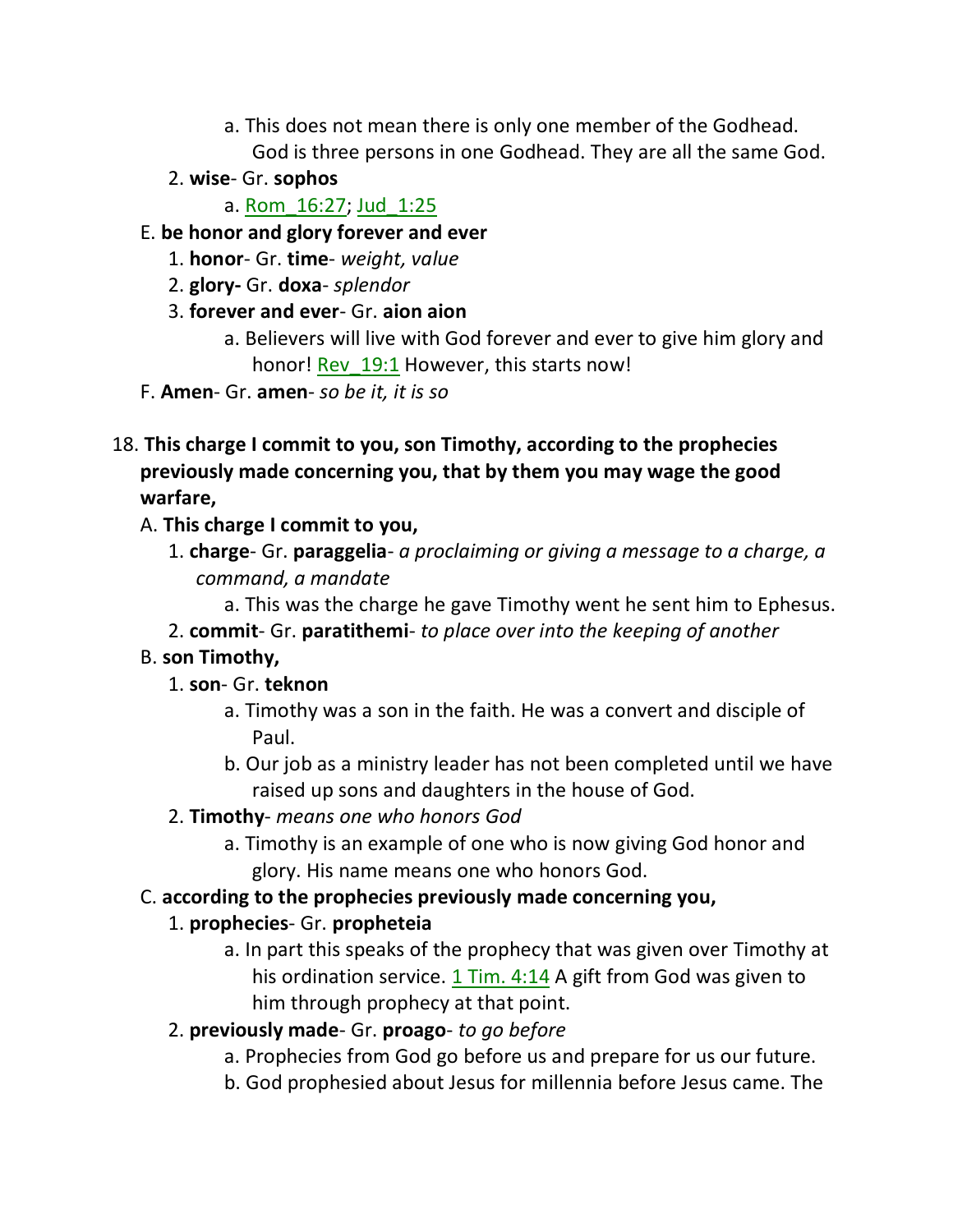prophecies when before Him and brought Him into the fullness of the plan of God. It is the same with us!

- D. **that by them you may wage the good warfare**
	- 1. **wage** Gr. **strateuomai** *to do military duty, be on active service, be a soldier*
	- 2. **good** Gr. **kalos** *beautiful, handsome, excellent, eminent, choice, surpassing, precious, useful, suitable, commendable, admirable, good, excellent in its nature and characteristics, and therefore well adapted to its ends, honorable*

a. A good fight is one you win! 2 Tim. 4:7

- 3. **warfare** Gr. **strateia-** *to do military duty, be on active service, be a soldier*
	- a. Satan and his emissaries will try to stop us from fulfilling our call of duty. We win over him by believing, standing upon, and acting upon the prophecies God has sent forth about us.
	- b. Joseph of the OT stood the rigors of prison standing upon the prophecies God had shown him as a young boy. Ps. 105:19
	- c. Satan will tell you that you will die now and not live. Just speak out the future prophecies that has not come yet and you will make it through!
- 19. **having faith and a good conscience, which some having rejected, concerning the faith have suffered shipwreck,**

### A. **having faith and a good conscience,**

- 1. **having** Gr. **echo**
	- a. To have and utilize
	- b. You cannot go shipwreck using your faith in the Word of God.
- 2. **faith** Gr. **pistis** *firm persuasion*
- 3. **good** Gr. **agathos** *intrinsic good, divine good*
- 4. **conscience** Gr. **suneidesis** *to know together*
	- a. Earlier in the chapter Paul told Timothy that the goal of his charge from Jesus was to promote a sincere faith and a good conscience. 1 Tim. 1:5 Timothy was to carry on that charge. No matter how well or how faithfully you execute your ministry there will be some that go wrong that have sat under you. Even Jesus experienced this with Judas! Here we see two men that did not submit to the ministry of Timothy and suffered the consequences.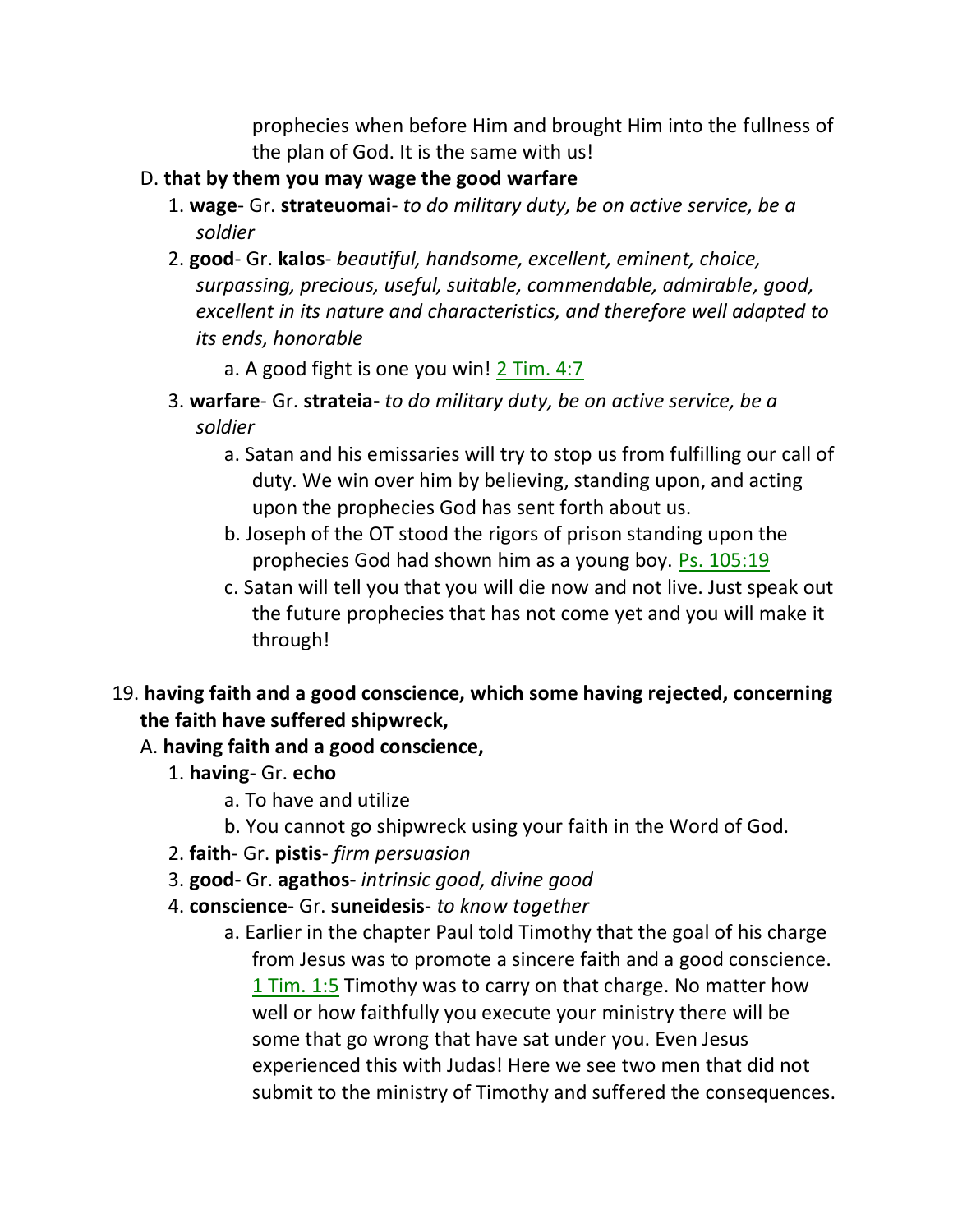- b. A seared or evil conscience will end up producing false teaching or the openness to false teaching.
- c. A way to keep from false teaching is to stay in the Word which stimulates faith, keep a good conscience, and focus on loving others.
- B. **which some having rejected,**
	- 1. **having rejected** Gr. **apotheomai** *to put off and away from you*
- C. **concerning the faith have suffered shipwreck**
	- 1. **the faith** Gr. **pistis**
		- a. "The faith" is the fundamentals of the Christian faith. These are anchors and guides to you that will lead you safely home. Once these are given up you will stray into danger and find yourself shipwreck.
	- 2. **suffered shipwreck** Gr. **nauageo** *to go floating*

# 20. **of whom are Hymenaeus and Alexander, whom I delivered to Satan that they may learn not to blaspheme.**

- A. **of whom are Hymenaeus and Alexander,**
	- 1. **Hymenaeus-** means *belonging to marriage* a. He ceased drawing from his union with God.
	- 2. **Alexander** means *helper or defender of men*
		- a. He went against his call from God which was to help and defend men to harming them!

# B. **whom I delivered to Satan that they may learn not to blaspheme**

- 1. **delivered** Gr. **paradidomi** *to hand over into the power of another*
- 2. **Satan** means *adversary*
	- a. Paul commanded this in another instance with the man who was having relations with his step-mother in Corinth. 1Co 5:4-5. This man eventually repented and was restored. 2 Cor. 2:7
- 3. **learn** Gr. **paideuo** *child training*
	- a. This is only for children of God. We see in 2 Tim. 3:16 that God's primary way to child train his children is by the Word of God. There the word "instruction" is **paideia**-*child training*. If they fail to heed the Word, then the consequences of their own actions and the attack of the enemy will child train them. This is never God's desire, but a last resort.
	- b. No record is given if these men repented and were restored. It